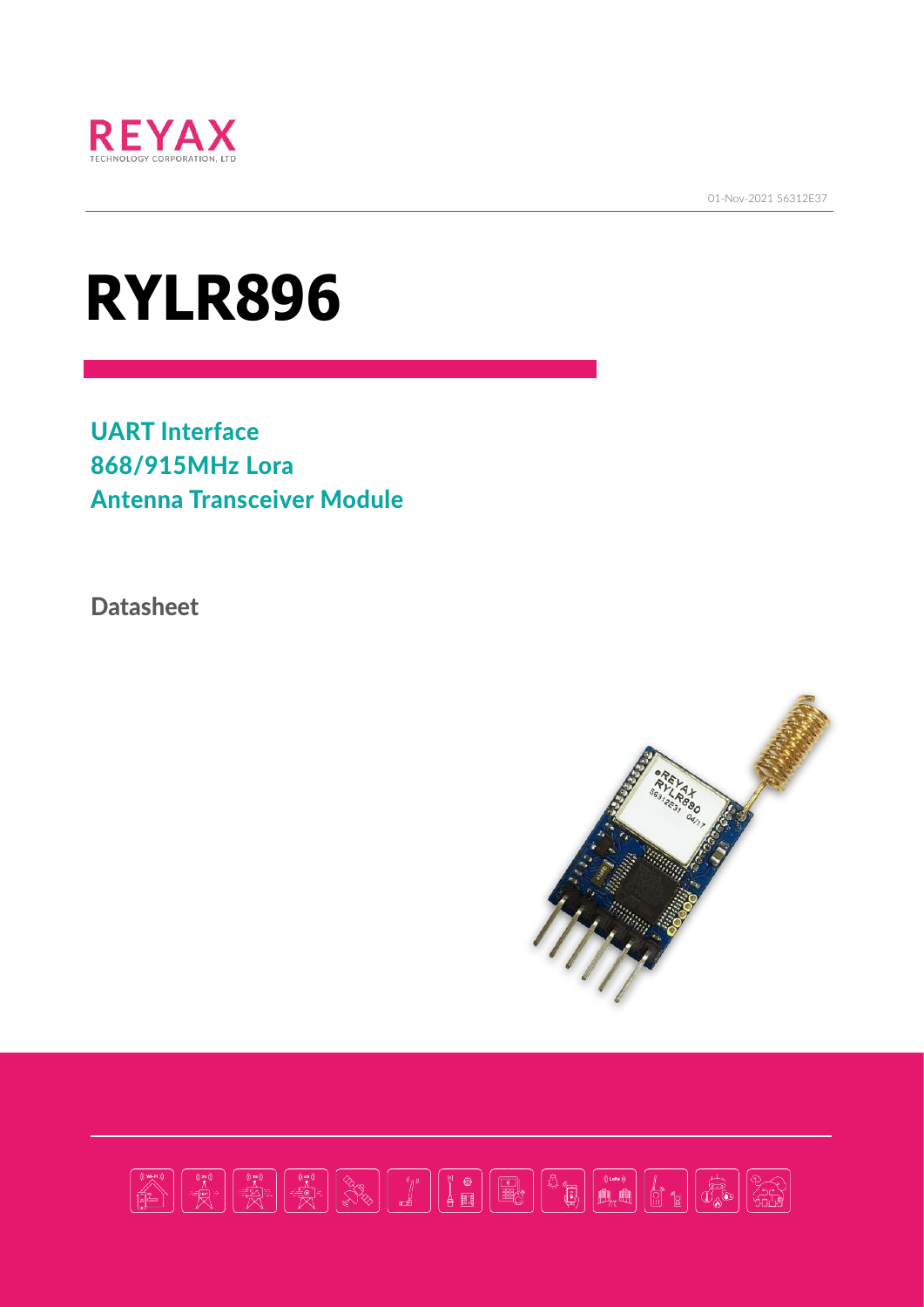## PRODUCT DESCRIPTION

The RYLR896 transceiver module feature the Lora long range modem that provides ultra-long range spread spectrum communication and high interference immunity whilst minimising current consumption. The RYLR896 is certified by NCC and FCC.

## FEATURES

- Semtech SX1276 Engine
- Excellent blocking immunity
- Low receive current
- High sensitivity
- Control easily by AT commands
- 127 dB Dynamic Range RSSI
- Designed with integrated antenna
- AES128 Data encryption

#### APPLICATIONS

- IoT Applications
- Mobile Equipment
- Home Security
- Industrial Monitoring and Control Equipment
- Car Alarm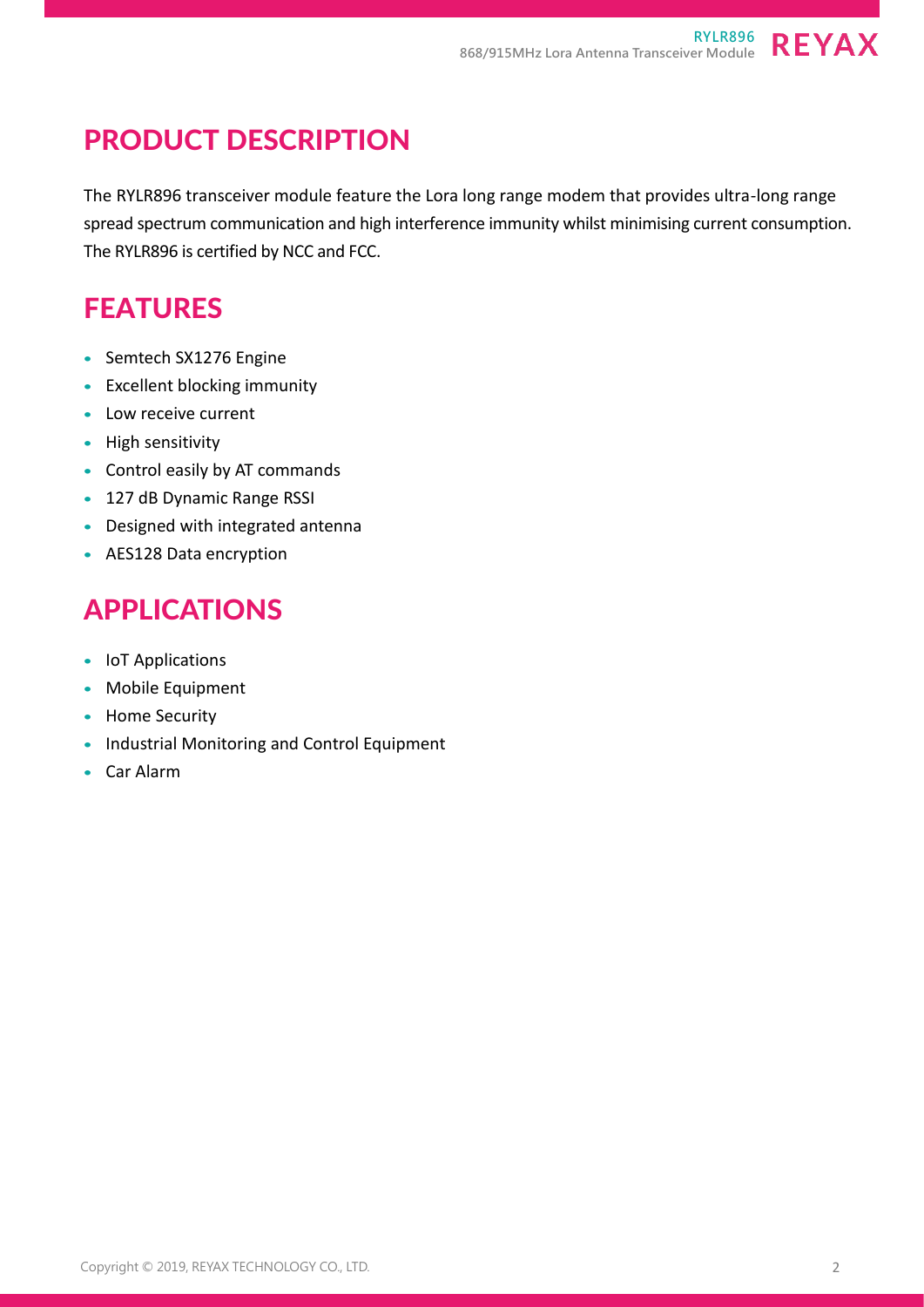**RYLR896 868/915MHz Lora Antenna Transceiver Module**

**REYAX** 

#### PIN DESCRIPTION



| Pin | <b>Name</b> | I/O | Condition                                                                    |  |  |
|-----|-------------|-----|------------------------------------------------------------------------------|--|--|
| 1   | <b>VDD</b>  |     | Power Supply                                                                 |  |  |
| 2   | <b>NRST</b> |     | RESET(Active Low)100K $\Omega$ Internal pull up,<br>Pull down at least 100ms |  |  |
| 3   | <b>RXD</b>  |     | <b>UART Data Input</b>                                                       |  |  |
| 4   | <b>TXD</b>  | O   | <b>UART Data Output</b>                                                      |  |  |
| 5   | <b>NC</b>   |     |                                                                              |  |  |
| 6   | <b>GND</b>  |     | Ground                                                                       |  |  |

Copyright © 2019, REYAX TECHNOLOGY CO., LTD.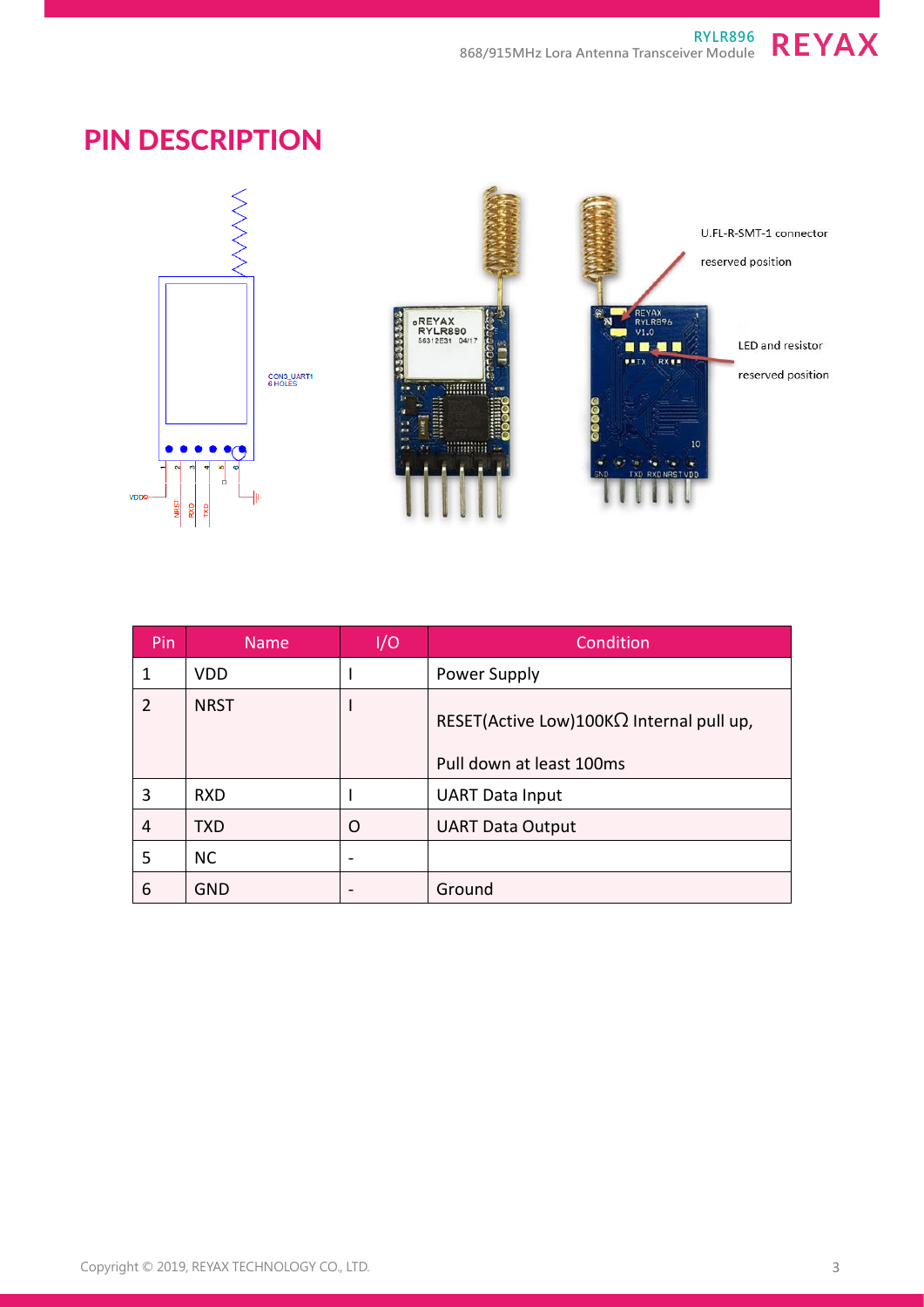

## **SPECIFICATION**

| Item                         | Min.           | <b>Typical</b> | Max.       | Unit         | Condition              |
|------------------------------|----------------|----------------|------------|--------------|------------------------|
| <b>VDD Power Supply</b>      | $\overline{2}$ | 3.3            | 3.6        | V            | <b>VDD</b>             |
| <b>RF Output Power Range</b> | $-4$           |                | 15         | dBm          |                        |
| <b>Filter insertion loss</b> | $\mathbf{1}$   | $\overline{2}$ | 3          | dB           |                        |
| <b>RF Sensitivity</b>        | $-148$         |                |            | dBm          |                        |
| RF Input Level               |                |                | 10         | dBm          |                        |
| <b>Frequency Range</b>       | 862            | 868/915        | 1020       | <b>MHz</b>   |                        |
| <b>Frequency Accuracy</b>    |                | ±2             |            | ppm          |                        |
| <b>Communication Range</b>   |                | 4.5            | 15         | <b>KM</b>    | Depend on RF parameter |
| <b>Transmit Current</b>      |                | 43             |            | mA           | $RFOP = +15$ dBm       |
| <b>Receive Current</b>       |                | 16.5           |            | mA           | AT+MODE=0              |
| Sleep Current                |                | 0.5            |            | uA           | AT+MODE=1              |
| <b>Baud rate</b>             | 300            | 115200         | 115200     | bps          | 8, N, 1                |
| Digital Input Level High     | $0.7*VDD$      |                | <b>VDD</b> | V            | <b>VIH</b>             |
| Digital Input Level Low      | $\Omega$       |                | $0.3*VDD$  | V            | VIL                    |
| Digital Output Level High    | 0.9            |                | <b>VDD</b> | V            | <b>VOH</b>             |
| Digital Output Level Low     |                |                | 0.1        | V            | <b>VOL</b>             |
| Cycling (erase / write)      |                | 300            |            | K            | Cycles                 |
| <b>EEPROM data memory</b>    |                |                |            |              |                        |
| Weight                       |                | $\overline{7}$ |            | g            |                        |
| <b>Operating Temperature</b> | $-40$          | 25             | $+85$      | $^{\circ}$ C |                        |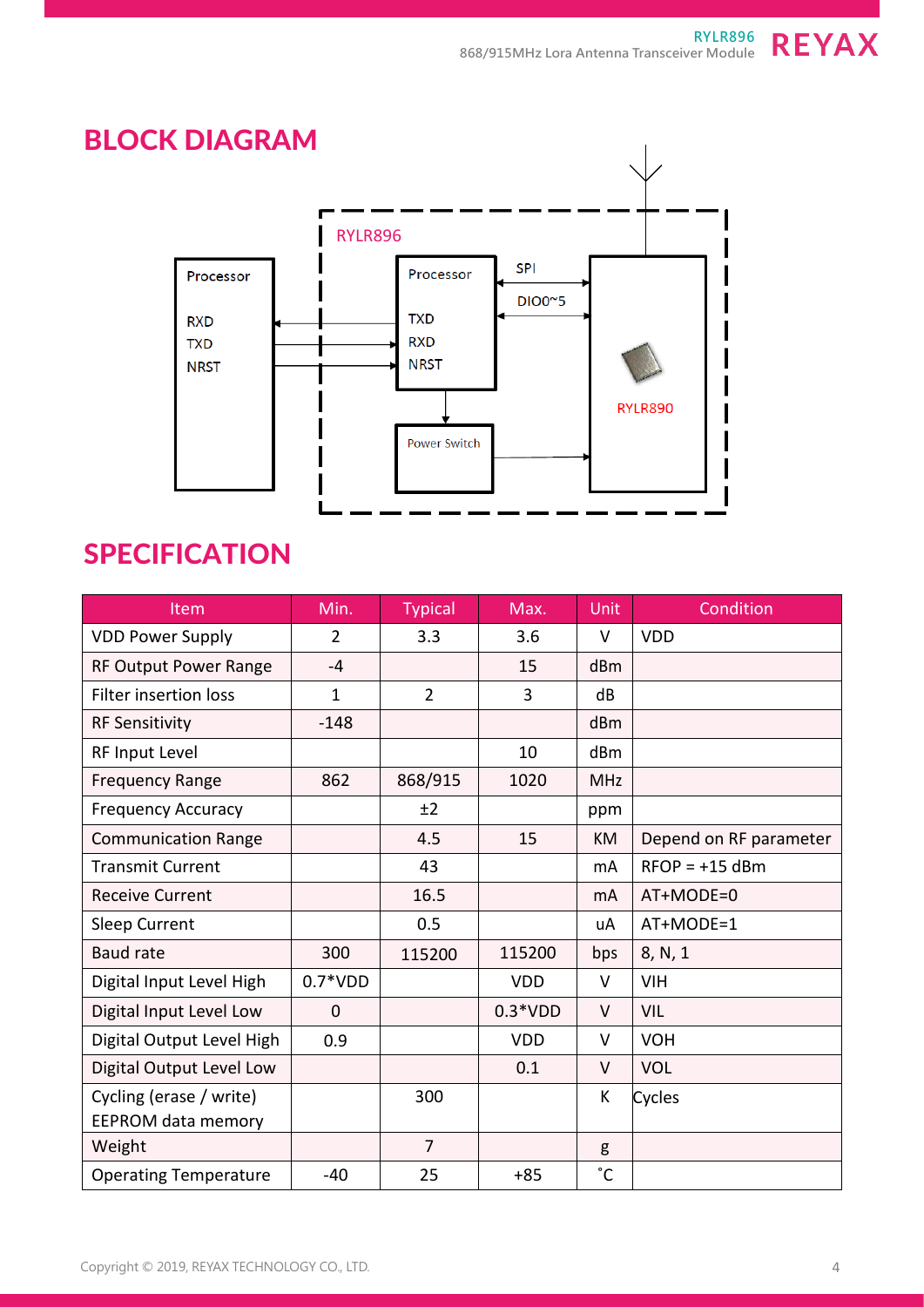

#### DIMENSIONS



Unit : mm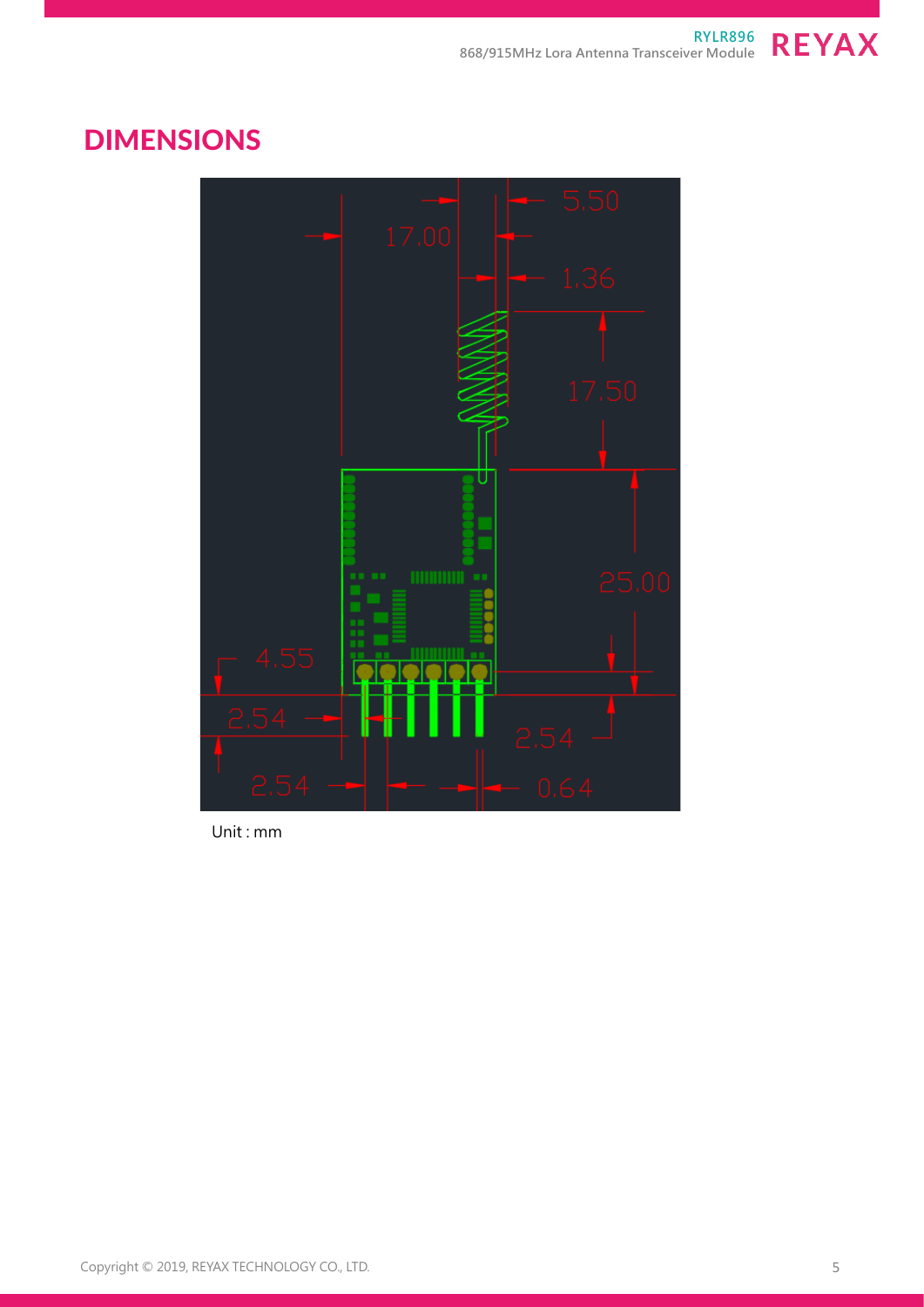



Unit : mm